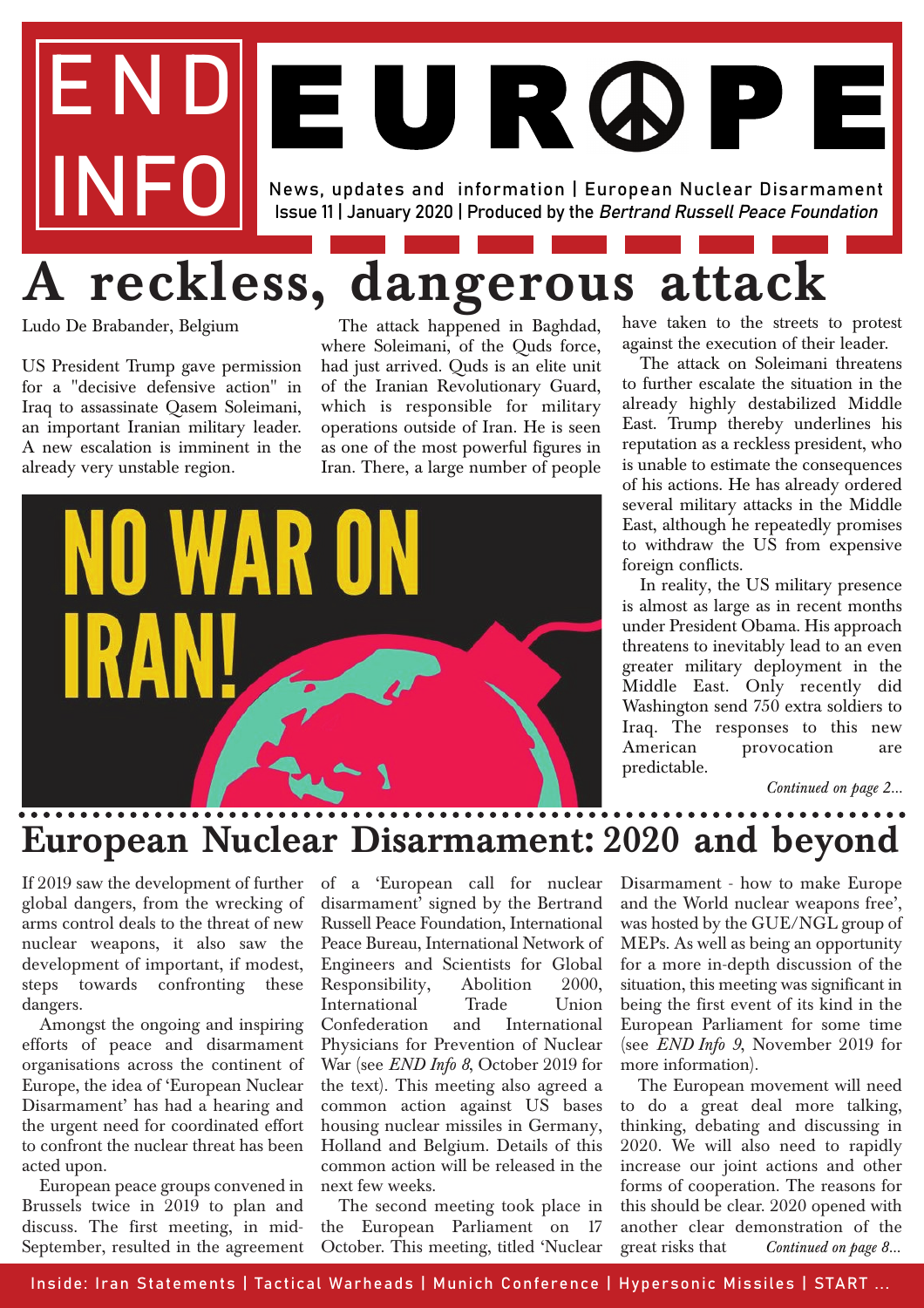#### *Iran: continued from page 1...*

Earlier this week, Washington threw oil on the fire with several drone attacks on five positions of Kataib Hezbollah, a pro-Iranian Shiite militia. 25 militants were killed. That in turn was a retribution for an attack on a US base in Iraq where an American soldier was killed. Abu Mahdi al Muhandis (the 'engineer'), the leader of Kataib Hezbollah, was one of the other victims of the American attack in which Soleimani died. Furious pro-Iranian paramilitaries responded to the drone attacks with an attack on the US embassy in Baghdad. In this vicious circle of violence, the chances are that the 25,000-member militia will avenge the death of its leader with attacks on US targets in the region.

The US is not well prepared for a large-scale escalation of the confrontation with Iran. Officially, it is said that Soleimani was responsible for numerous American deaths and that he planned new attacks. American military action ensures that the risk has risen sharply. Washington may have hoped to take advantage of the growing discontent among the Iraqi people, who have been taking to the streets for weeks against corruption, the dire economic situation and growing Iranian influence in Iraq. It is questionable whether the recent attack will weaken Iran's influence. On the home front, Trump is sitting with an impeachment procedure on the eve of new presidential elections. The killing of Soleimani might not only provide a necessary distraction, but also strengthen the position of the American president by uniting the population against the 'threat' of Iran.

Israel has been driving for a hard confrontation with Iran for some time because of an alleged nuclear program in that country. Prime Minister Netanyahu, whose country has an extensive nuclear arsenal of its own, was one of the biggest opponents of the nuclear agreement that Iran concluded in 2015 with the P+1 (the five permanent members of the UN Security Council + Germany) and the EU. In May 2018, President Trump announced that the US is withdrawing from the nuclear agreement.

The US government recognized Jerusalem – against international law – as the capital of Israel, moved the US embassy to this symbolically holy city, recognized Israeli sovereignty on the Syrian Golan Heights and stated that Israeli settlements in the occupied Palestinian territories will no longer all be illegal. In February 2019, US Secretary of State Pompeo echoed the message from the Israeli Prime Minister that peace and stability in the Middle East would not be possible without confronting Iran. After his reelection as leader of the Likud party at the start of 2020, Netanyahu promised even more "historic achievements" in a six-point plan, including full US recognition of Israeli sovereignty in "Judea and Samaria" (the West Bank), a historic defense alliance with the US and a halt to Iran and its allies.

In recent years, Israel has intensified its attacks on pro-Iranian targets in Syria (more than 200 in 2017 and 2018). The Iraqi government accused Israel of several similar attacks in Iraq.

Finally, the Israeli and American unrest about growing Iranian influence in the region plays an important role. In Syria, President Bashar al-Assad rushed to help recapture the opposition areas. In Iraq, Tehran supports various political parties and militias and has developed an arsenal of short-range missiles. In Yemen, Iran provides support to the Houthis against Saudi Arabia. The country is also the mainstay of Hezbollah, a powerful Shiite militia in Lebanon. Tehran is trying to maintain the balance of power vis-à-vis Saudi Arabia and the United Arab Emirates whose military spending is seven times higher (together \$90 billion in 2018) than Iran's (\$13 billion), while the other major opponent, Israel, is a nuclear weapons force with a defense budget of 16 billion dollars.

**First published on www.vrede.be on 3 January 2020**

## **Iran: Statements from Europe and Beyond**

#### *International Peace Bureau* **No to War – Statement on the U.S. Assassination of General Soleimani**

The illegal assassination of Iranian General Soleimani was an act of war by the United States that must not be tolerated. Whatever the crimes of Soleimani have been, the United States has no legal or moral right to take such unilateral action or for the recent bombings of five Iranian related facilities in Iraq and Syria. Iraq, Syria and Iran are sovereign nations and these U.S. attacks have been gross violations of international law, which prohibits such aggression. They have also humiliated and outraged the government and people of Iran. How

would the U.S. respond to its military installations in Japan or Korea being attacked or to the assassination of the U.S. Chairman of the Joint Chiefs of Staff?

There is some concern that Soleimani's murder may prove to be the equivalent of the assassination of Archduke Franz Ferdinand in Sarajevo in 1914 – that triggered World War I. Once the fires of war are lit, containing them is less than easy. We should have learned from the past that WAR IS NOT THE ANSWER.

Our task now is to do all that we can to prevent an escalation, a wider war, or even a nuclear war, in response to what will certainly be Iran's retaliation. We call immediately for urgent actions of the peace movement worldwide.

The U.S. is far from being an

innocent in the Middle East. We have witnessed 70 years of U.S. aggression – military, diplomatic, economic, cultural and otherwise – to enforce hegemony/control over our oil under their sands. The people of the Middle East continue to suffer the price of conflict and proxy wars. They deserve the support of the world for a new peace process.

Donald Trump argues that the preemptive assassination was necessary, but it should be remembered that the Joint Comprehensive Plan of Action (the Iran nuclear deal) provided the foundation for a diplomatic resolution of U.S.-Iranian tensions. It is Trump's and Bolton's violation of this U.N. Agreement that has opened the maw into which the world may now be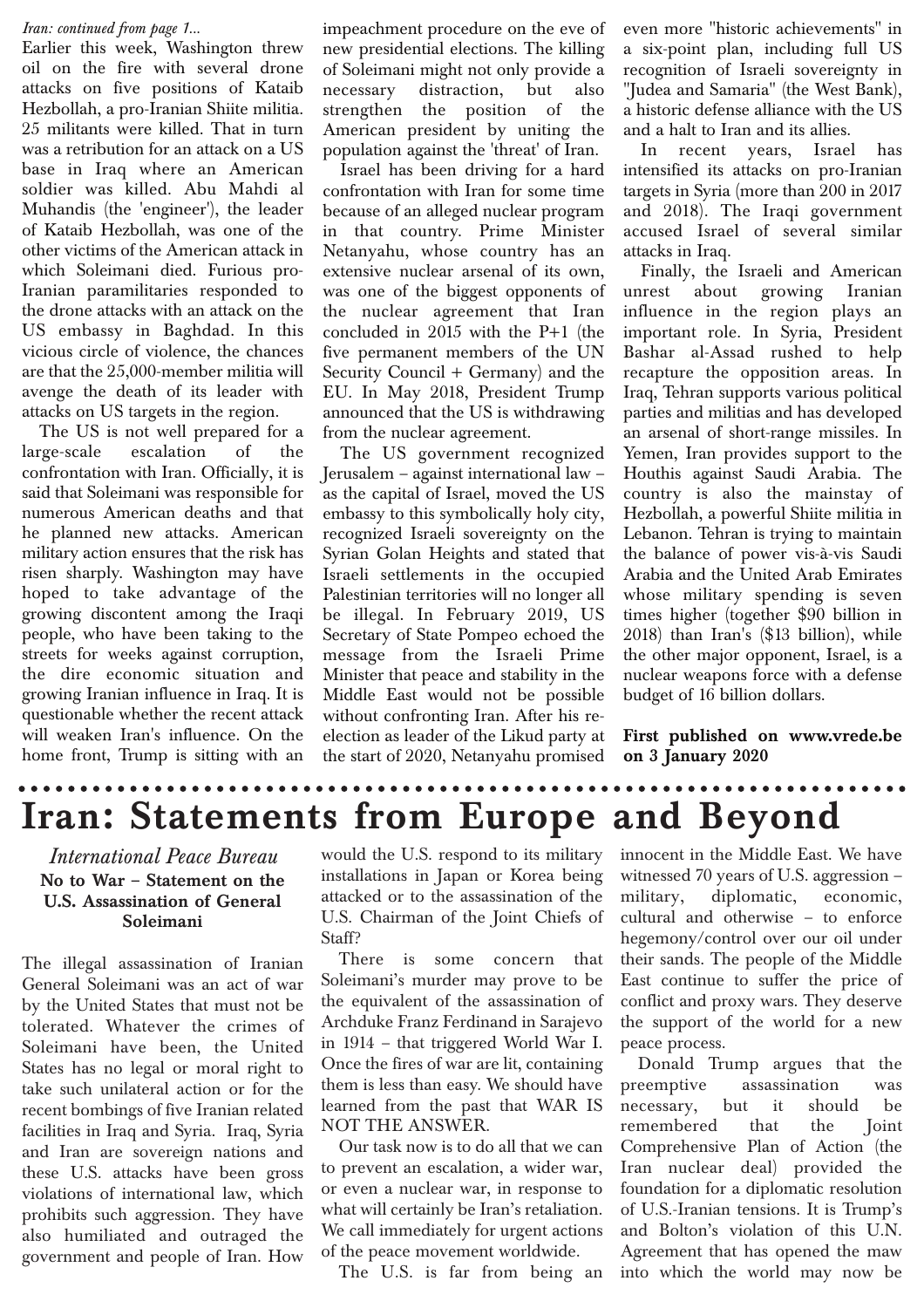falling. In response to a militia killing of a U.S. contractor, Trump and company have bombed and destroyed five military targets in Iraq and Syria, which resulted in a militant protest at the U.S. embassy, and that forces were gathering to retaliate.

Instead of initiating a war through the assassination of Soleimani, more rational leaders would have attempted to reverse the spiraling of military escalation through diplomacy, not murderous escalation.

We totally reject and abhor the foolhardy, belligerent and seriously dangerous actions of the U.S. in bringing the world even closer to a global conflict which would undoubtedly include the use of nuclear weapons. More war is not the answer. In April 1982 the 'Independent Commission on Disarmament and Security Issues' – also known as the 'Palme Commission' – introduced the idea that "States can no longer seek security at each other's expense; it can be obtained only through cooperative undertakings". This concept of 'common security' is needed now more than ever as we face together the existential threats of climate change and nuclear war.

Furthermore, IPB calls on the UN Security Council to condemn the aggression of the U.S. IPB also urges the EU to refuse to support any war, to declare it is against any military attack on Iran and not to allow the U.S. to use military facilities and military bases on the territory of EU Member States.

It is time for action by the peace movement! Let us unite despite any political or social borders to avoid this disastrous war!

#### *Campaign for Nuclear Disarmament* **No War On Iran**

#### Kate Hudson, CND General Secretary

The US killing of Iranian general Qasem Soleimani and six others in a drone strike in Iraq was an act of state terrorism – extra-judicial killings that are illegal under international law. The US acted as a rogue state and our government's support for this crime –



on the basis of the US right to selfdefence – makes a mockery of international legal norms.

Trump's most recent statement – of 52 targets in the event of any Iranian retaliation – is shocking in the extreme, exposing the true level of barbarism of the Trump administration and putting him on a par with the Taliban and ISIL in terms of their war crimes against historic and cultural sites. The targets, says Trump, include 'some at a very high level & important to Iran & the Iranian culture.'

We remember the global horror at the Taliban's destruction, in 2001, of the 6th century Buddhas of Bamyan, protected by UNESCO world heritage status. That atrocity was intensified a hundred-fold by the subsequent actions of ISIL in Iraq, Syria and Libya. They destroyed countless cultural and religious sites, libraries, statuary and artifacts; the devastating and irreplaceable loss of a significant part of our shared global heritage.

Going down this same path, Trump has reached new depths of degradation. Each and every one of us must be mobilised in whatever way we can to oppose these atrocities.

Meanwhile, social media talks of World War 3, as Trump's political assassinations further destabilise the region. Maybe that is a premature speculation, but it is not without possibility. We should be in no doubt that the US has created the conditions for a much wider conflict, and their actions must be condemned by the entire international community.

The Middle East has been a war zone since the US/UK-led war on Iraq in 2003 – a war for oil and strategic regional control – justified by lies and trumped-up charges. At that time, Bush and Blair's case for war was based on supposed Iraqi possession of WMD, a false accusation. They soon moved to accuse Iran of similar

crimes, relating to nuclear weapons. IAEA inspectors proved that false, but since those days, the US has pursued that track in order to have an excuse to bring Iran down. With the signing of the Iran nuclear deal, the US could no longer ratchet up tensions against Iran on that basis, so it didn't take long for the US to withdraw from the deal, attempting to destroy the Iranian economy. Now they have simply resorted to murder, to provoke Iran and drive the region to war.

The great danger now is that Iran will finally decide that it needs to develop nuclear weapons to ensure its own security – much as North Korea did when it found itself part of Bush's Axis of Evil. It is profoundly to be hoped that it does not do so.

If the international community values peace and security – and indeed the future of our planet – then it must act to reign in Trump and put a stop to his fast track to disaster.

Our movement has opposed a war on Iran since it was first mooted after the disastrous attack on Iraq. Because of the strength and scale of the peace and anti-war movement at that time, we were able to get war off the agenda. But now it's back, and we must step up to the plate, nationally and internationally. Putting pressure on our government to oppose war on Iran is the key first step.

#### **www.cnduk.org**

*GUE/NGL Group, European Parliament* **Trump must be restrained to prevent another Middle East War**



Left MEPs have called for continued dialogue with Iran as the nuclear deal was put on life support following the US strike that killed Iranian general Qassem Suleimani.

*Continued on page 4...*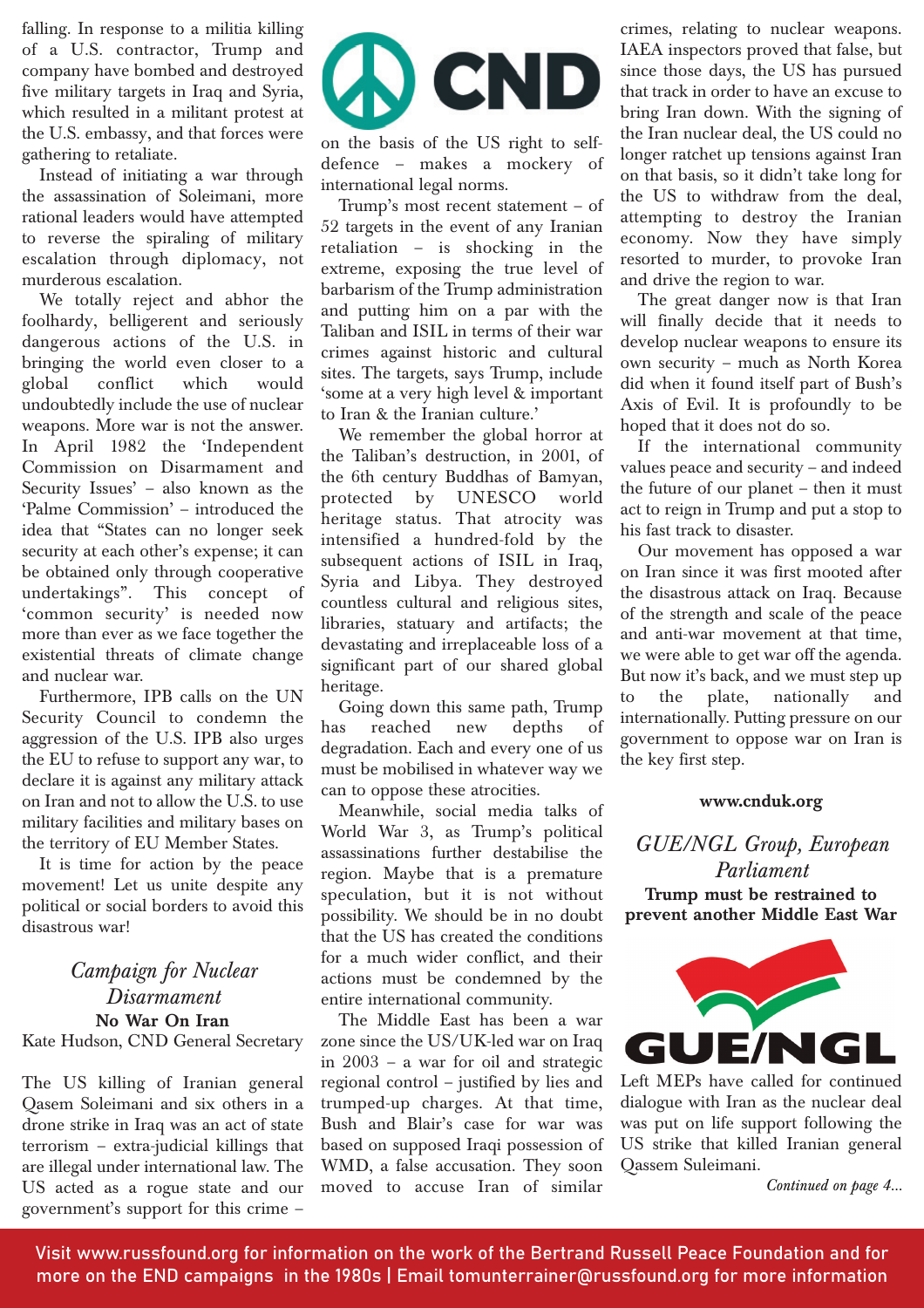MEP Connie Ernst (DIE LINKE, Germany), chair of the European Parliament's delegation for relations with Iran, said that Trump's sanctions and clandestine assassinations have emboldened conservative forces in the country:

"Trump is tearing down what has taken a lot of effort to build in the last 15 years. This is leading to increased insecurity from nuclear threats. In Iran, ultra-conservative forces are again on the rise.

"We demand an end to the United States' policy of escalation and call on European governments to continue engagement and dialogue."

GUE/NGL co-President Manon

Aubry (France Insoumise, France) called on the EU to end its silence and acquiescence with Trump's adventurism:

"Trump's irresponsible behaviour is threatening world peace. The European Union must firmly condemn this violation of international law and put all its weight behind avoiding any further escalation of violence."

Co-President Martin Schirdewan (DIE LINKE, Germany) warns of a catastrophic war otherwise:

"It is essential to prevent further escalation of violence or else there is a risk of full-blown war across the region with devastating consequences for Europe.

"All parties have to abide by applicable international law and human rights. The same applies to the Trump administration. I urge Commission President Ursula von der Leyen to spare no effort in the cause of peace," Schirdewan concluded.

GUE/NGL MEPs have written to EU foreign policy chief Josep Borrell calling on the EU to take a strong lead to de-escalate the situation, and their comments come on the heels of the Iraqi parliament's vote on Sunday which compelled the country's government "to work towards ending the presence of all foreign troops on Iraqi soil".

#### *Pax Christi*

### **US Subs now armed with new Tactical Nuclear Warheads**

The 2020 defence budget, now approved by the United States Congress and Senate, includes a relatively small spending commitment, but the consequences of that commitment are of some significance. \$19.6 million has been set aside to buy W76-2 warheads. This amount would be enough to purchase a fraction of one F-35A stealth fighter, yet the inclusion of this item delayed the passing of the budget by three months. Why the delay?

The W76-2 warhead is a less powerful version of the W76-1 warhead that is already deployed on US Trident II missiles. These missiles are in turn carried by the US Navy's Ohio-class submarines. The W76-1 warheads are roughly six times as powerful as the atomic bomb dropped on Hiroshima.

The W76-2 warhead is thought to be between a third and half as powerful as the bomb dropped on Hiroshima.

Writing in *The National Interest* (21 Dec 2019), Sebastian Roblin explains the difference between the two versions of the W76 warhead: "the W76[-1] is a strategic weapon designed to obliterate hardened nuclear missile silos and annihilate large populated areas in an apocalyptic nuclear war - and more pointedly, to deter foes [sic] from initiating such a war - while the W76- 2 is a tactival nuclear weapon

designed to hit individual military bases and formations on the battlefield."

This seems to be the definition of the 'usable' nuclear weapon that has been threatened by Trump and his military aides for some time. Roblin reports that the W76-2 has been "championed by officials ... as a means to give the U.S. military an additional tool with which to retaliate rapidly and proportionally [sic] to the tactical nuclear weapons possessed by Russia."

There are multiple issues with the deployment of such weapons. First, tactical nuclear weapons are not regulated by any treaty, so we should expect to see the Pantex plant in Texas kept busy. Second, it is likely that the threshold for using a tactical nuclear weapon of this type will actually be much lower than for bomb-carried nuclear devices with similar power or for strategic nuclear weapons.

Is it, for instance, beyond imagination that President Trump would use such a weapon to demonstrate 'superior power'? It is not. This is all the more concerning as any 'tactical nuclear strike' will surely trigger a strategic strike, not only because this is the twisted logic of nuclear escalation but because the missiles on which they are carried are identical to those carrying the W76-1 strategic warheads. This deployment is a dangerous turn of events.



The decision by the Trump Administration to assassinate Iran's General Soleimani on Iraqi soil, reportedly by drone strike, has only succeeded in escalating tensions in the Middle East and put in jeopardy the lives of innocent men, women and children who will bear the brunt of back-and-forth retaliation between the US and Iran. This is another in a long string of failures by this administration to pursue diplomacy and act with prudence in addressing the complicated problems of the region, many of which have been exacerbated by or are the direct result of decades of bad decisions undertaken by the U.S. in the Middle East ...

We continue to demand that our political leaders seek real diplomatic and humanitarian solutions to the current crisis and refrain from further military confrontation with Iran. Actions like the assassination of General Soleimani only serve to destabilize the region further, fuel anti-American sentiment, and stoke the fires of extremism. Such actions go against everything we stand fo**r** as people of faith and are incompatible with the message of Jesus.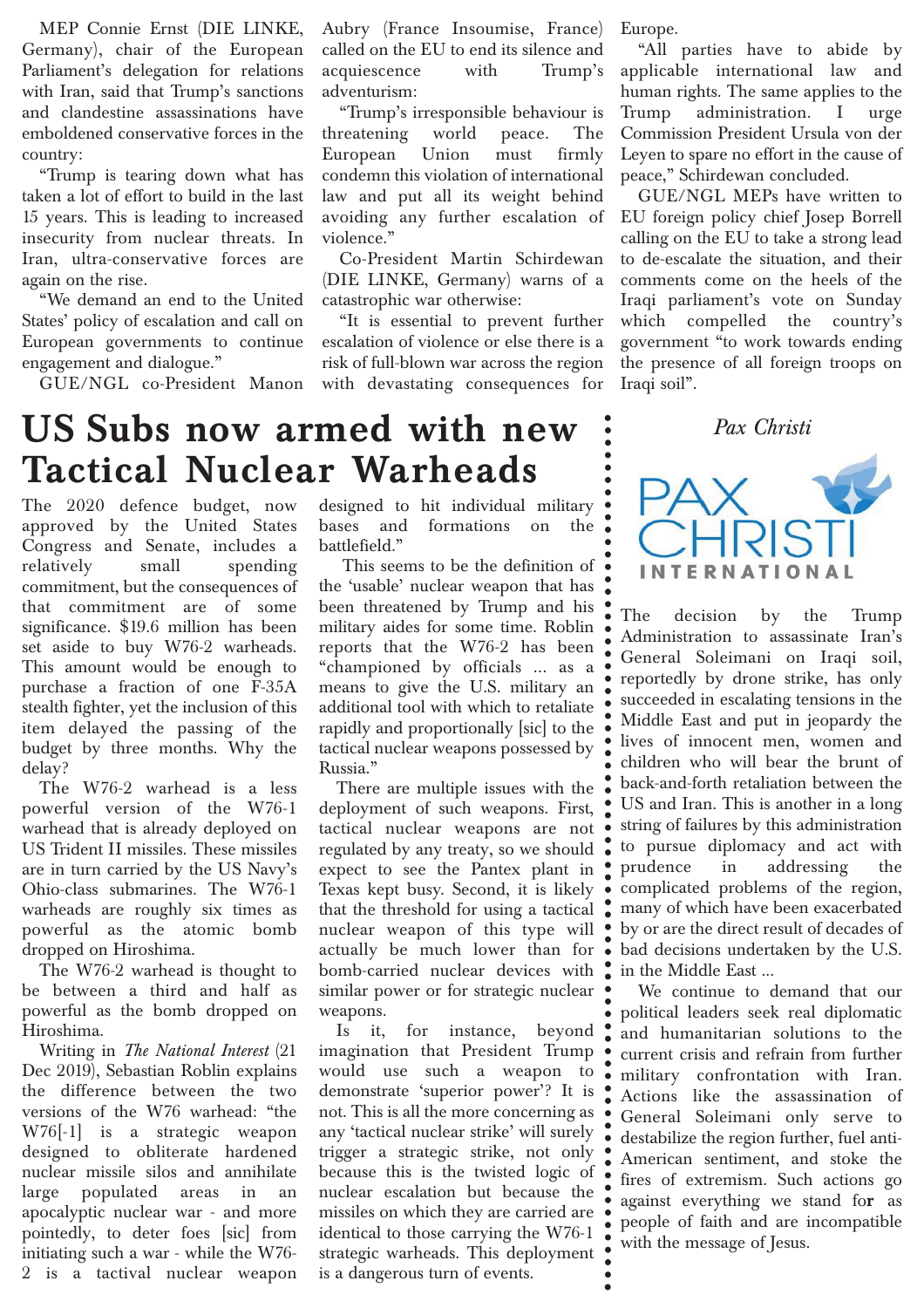### **Call for protests against the Munich Security Conference on 15 February 2020 Everything must change! No to war and destruction of the environment!**

The Munich Security Conference ( Siko") will be held from February 14th to 16<sup>th</sup>. Heads of state and government will be meeting with representatives of big business and the arms industry, with the military, intelligence agencies, and politicians. When they speak about 'security', it is not about peaceful solution to conflicts, as the conference chairman Wolfgang Ischinger claims, not about the security of people here, and not about the security of people elsewhere in the world, but about the dominance of the West with its capitalist economic system, based on the exploitation of human beings and nature.

because peace can only be achieved with democracy, social welfare, and environmental action. Everything must change! We are fighting for a society of solidarity, in which the focus is on the interests of the many, not the profits of the few. Our campaign alliance is part of worldwide movement for justice and peace. We reject all military threats and every war of aggression.

Our protest is directed first and foremost at the German government, which participates in illegal wars of aggression as part of NATO. There will be no peaceful and just world of



We oppose the dominant policies solidarity as long as NATO exists. But such a world is necessary and possible.

Let us act together for it! Stop the extremely dangerous policy of confrontation and marshaling of troops on the Russian border. Instead of saber-rattling, we need negotiations and civilian conflict resolution without blackmail and military threats. Peace in Europe is only possible together with, and not against Russia.

The madness of the arms race must be stopped. Disarmament is what is needed now. Instead of splurging billions on military armament and preparations for war, our tax money should be invested in the socialsecurity systems, in education, and in climate protection.

Germany must not be an accomplice in any form in criminal wars of aggression. The US air base Ramstein, the other US military bases, and all the other US and NATO command centers in Germany must be closed down.

Stop all the arms exports! The deadly deals of the arms dealers and war profiteers must be stopped and forbidden. Instead of tolerating hate campaigns against people who are fleeing the wars waged with German weapons, we stand in solidarity with the refugees.

Germany must not participate in the nuclear-war strategy of the USA. The German government must not permit the stationing of intermediate-range missiles here; it must prohibit the stationing of American nuclear weapons, and sign the UN treaty banning nuclear weapons.

International law must be observed, and the United Nations, as the institution of collective security, must be strengthened.

**Join the demonstration on Saturday, 15 February 2020, at 1 p.m. at the Karlsplatz/Stachus in Munich!** See:

www.sicherheitskonferenz.de/en/Call-Protests-Against-SIKO-2020 for more information.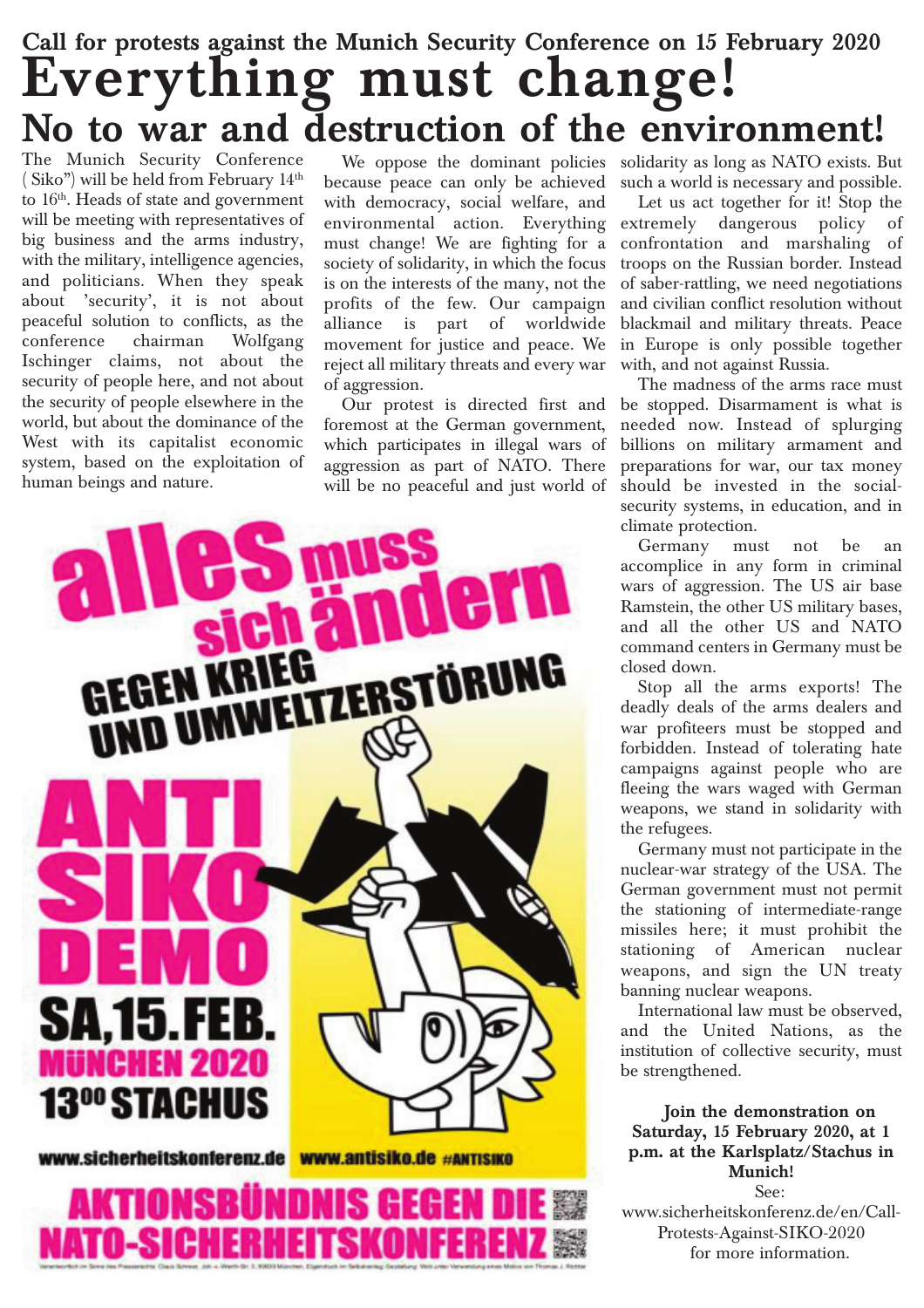### **Hypersonic Missiles and the Arms Race**

The U.S. "Defense Department is making headway to build a hypersonic weapons industry in the Untied States, and the Army is spearheading the manufacturing of a key component that will be used by all the services the Common Hypersonic Glide Body" reported the defensenews.com website in late 2019.

On 27 December 2019, it was announced that Russia's first regiment of Avangard hypersonic missiles has been put into service.

Although some doubts have been raised about whether the Avangard system is fully operational, or whether it's in an advanced stage of testing, these reports highlight a major and concerning development in the developing arms race.

It is not simply the case that the U.S. and Russia are competing to rush such weapons into operation. On Russia's part, it seems that the development of such weapons is a direct response to the development and extensive deployment of anti-missile defence capabilities by the U.S.



Hypersonic weapons are designed to be highly manoeuvrable in addition to travelling at a hypersonic speed (20 times faster than the speed of sound). Such a combination would make the Avangard "invulnerable to intercept by any existing and prospective missile defence means of the potential adversary", as the Russian President put it.

There are three major issues to which the peace movements should be alert. First, the further instability that these weapons create. Second, the risk of further escalation in terms of rhetoric and arms development. Third, the acceleration of the rate at which new technologies are being harnessed in weapons systems and the consequent costs.

At a time when the global system of arms control has been significantly undermined and the rate of development of new weapons systems is increasing, there appears to be no restraint in the new arms race.

### **New START must be extended!**

New Start, the Strategic Arms Reduction Treaty, came into force 5 February 2011. If not renewed, it will expire at the start of 2021. New START functions by agreement of the United States and Russian and is the only remaining such Treaty after President Trump took the step of withdrawing from the Intermediate Range Nuclear Forces (INF) Treaty.

In essence, New START: caps each country at 1,550 deployed long-range nuclear warheads; restricts each side to 700 deployed long-range nuclear delivery vehicles and limits each country to 800 deployed and nondeployed launchers and delivery systems.

The Treaty does not limit nondeployed warheads, of which there are many on each side, and neither does it limit research and development, missiles development or conventional weapons development.

Under the Treaty the United States and Russia can each carry out up to eighteen short-notice, on-site inspections of each other's nuclear bases and support facilities annually.

Inspectors check the location of nuclear weapons, their deployment status, and the production of new ballistic missiles. This includes inspecting ballistic missiles and bombers to ensure the number of warheads they were declared to be carrying is accurate.

As with the US withdrawal from the INF Treaty and JCPOA, a concerted campaign is now underway to undermine New START with a view to adding it to the already burning 'bonfire of treaties'.

'Objections' include: Russia is developing new nuclear weapons that will not be limited by New START; China is not included in the treaty, so the United States is handcuffing itself; the treaty does not limit Russia's shorter-range nuclear systems and Russia has 'cheated' arms control rules.

The reality is that: some of these new weapons would fall under New START's restrictions. Others would likely not be deployed until after the treaty expires, even if extended; Beijing has five times fewer nuclear weapons than Washington and Moscow each do. Adding China to the treaty would not meaningfully limit its arsenal and would even leave room for it to grow; New START was intended to limit Russia's most threatening nuclear weapons, the long-range ones that could strike the US homeland and the Trump administration has repeatedly assessed that Russia is complying with New START.

Whilst arms control is not the ultimate aim of nuclear abolishionists, it is a fact that treaties such as New START make the world a safer place. Further, the motive forces driving the US towards sabotaging yet another international treaty should not be ignored.

The aim is for the US to assert itself on the world stage as we shift to a multipolar order. The US is no longer the sole 'global power' and it is willing to take reckless measures in an effort to maintain its position. As the reckless measures stack up, the world becomes a more and more dangerous place. Scrapping New START will accelerate this process.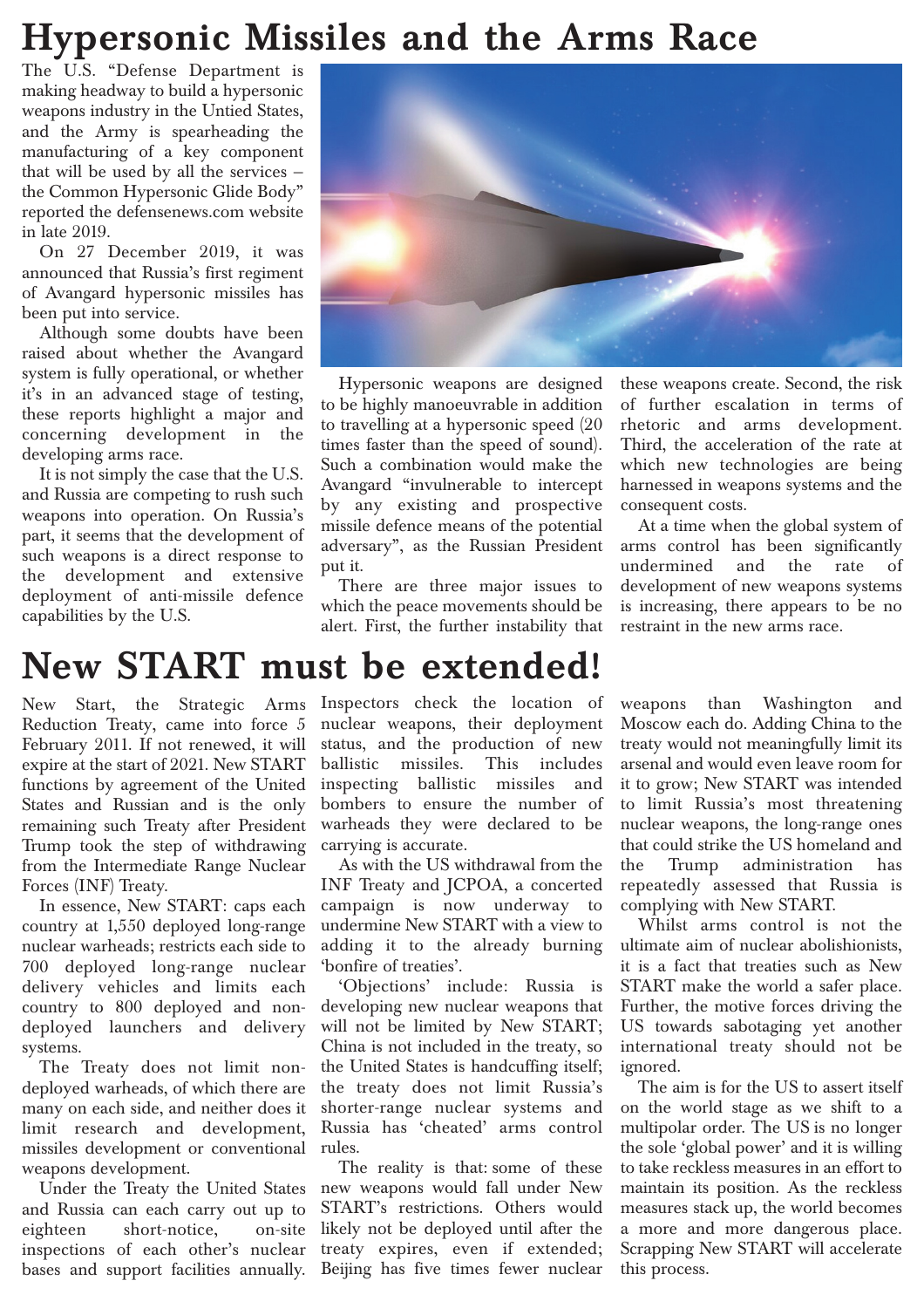### **Nuclear Weapons Ban Monitor**

The 2019 report of the Nuclear Weapons Ban Monitor was launched at a side event during the UN General Assembly in New York on 16 October. This watchdog measures progress towards a world free of nuclear weapons, by using the 2017 UN Treaty on the Prohibition of Nuclear Weapons (TPNW) as a yardstick. The report also evaluates the extent to which the policies and practices of all states comply with the prohibitions in the TPNW, regardless of whether they have joined the Treaty yet.

The 2019 report of the Nuclear Weapons Ban Monitor, researched and published by the organization Norwegian People's Aid (NPA), identifies 31 mostly European states as "nuclear-weapon-complicit states". These are states that do not themselves possess nuclear weapons but have outsourced their nuclear postures to one or more nuclear-armed allies through arrangements of extended nuclear deterrence, or so-called "nuclear umbrellas". They have endorsed or acquiesced in the continued possession and potential use

of nuclear weapons on their behalf.

It is not only the nine nuclear-armed states that stand between the international community and its longstanding goal of a world free of nuclear weapons. So do the 31 nuclear-weaponcomplicit states. Their role in assisting, encouraging, and inducing continued retention of nuclear weapons had not been given much attention prior to the adoption of the TPNW in the UN in 2017. The nine nuclear-armed states and the 31 nuclear-weapon-complicit states do not support the TPNW, and some of them actively oppose it. The majority of the world's states, however, stand behind the Treaty. The Nuclear Weapons Ban Monitor categorizes a total of 135 countries as TPNW supporters.

As of October 2019, 32 states are full states parties to the TPNW, while another 48 states have signed it, but not yet ratified it. In addition, 55 countries have voted in favour of the Treaty in the UN.

Support for the TPNW is high in all regions apart from Europe, where 34 states (or 69%) today are opposed to signing it. Only 17 countries in the world are undecided on the TPNW.

The TPNW will be binding, international law when 50 states have ratified it. The Nuclear Weapons Ban Monitor shows that the Treaty is moving steadily towards early entry into force, despite obstructionism from nuclear-armed states. At the time of writing, the TPNW had, by a close margin, the second fastest speed of adherence of the treaties on weapons of mass destruction, though significantly slower than the 1968 Treaty on the Non-Proliferation of Nuclear Weapons (NPT).

Even though the nuclear-armed states are resisting the TPNW, it is important that countries without nuclear weapons now are taking the lead and becoming the first states parties to the Treaty. In doing so they are creating a long-overdue norm that nuclear weapons are unacceptable, and an international framework for their elimination.

**See https://banmonitor.org/ for more information.** 

### **UK Elections: the view from Scotland**

*Statement from Scottish CND*

We are pleased that Scotland's view on nuclear weapons is reflected in the election results with an overwhelming majority of our winning MPs having a clear anti-Trident stance. It is also encouraging that the issue of nuclear weapons came up so regularly during the campaign on doorsteps and at hustings. It is more of an issue for people than many of the politicians think.

Today is the beginning of new chapter in SCND's campaign for a nuclear-free Scotland working for a nuclear-free, anti-racist world, and responding appropriately to the climate emergency. An anti-nuclear anti-racist stance was explicit and high profile in the SNP campaign and the one remaining Labour MP in Scotland is known for his steadfast opposition to Trident.

The election results outwith Scotland are a sober reminder that Scotland is currently part of a United Kingdom which is dead set on continuing to prioritise nuclear weapons at the expense of genuine social and economic security, and to wilfully ignore the planetary crisis. An independent Scotland will follow a better path than the road the UK is being led down.

The power is in our hands to rid the whole of the UK from the scourge of

nuclear weapons and we should now be planning the vital and sequential steps towards that end. Meanwhile, we must live and act as part of that global groundswell for peace and human security that is behind the Treaty on the Prohibition of Nuclear Weapons. It's a sleeves up moment.

At the same time we share the feelings of distress, dismay and actual grief that so many are experiencing today and we wish to express real and heartfelt solidarity with those who are even now picking themselves up to continue the struggle for equality, truth and justice. In particular we salute the courage and the persistence of those in the rest of the UK who work their socks off in the cause of nuclear disarmament in such a hostile climate. We are in this together.

#### **www.banthebomb.org**